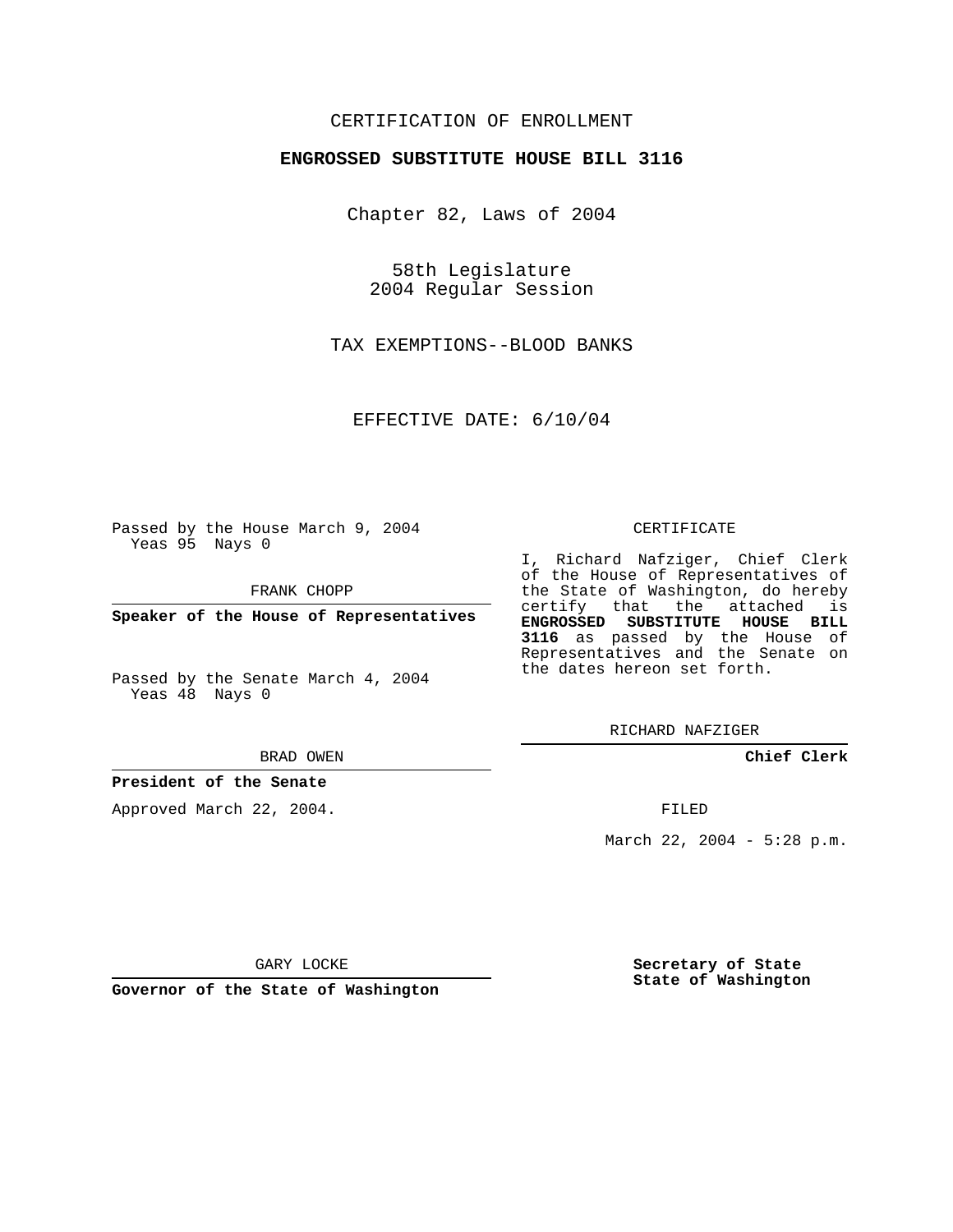# **ENGROSSED SUBSTITUTE HOUSE BILL 3116** \_\_\_\_\_\_\_\_\_\_\_\_\_\_\_\_\_\_\_\_\_\_\_\_\_\_\_\_\_\_\_\_\_\_\_\_\_\_\_\_\_\_\_\_\_

\_\_\_\_\_\_\_\_\_\_\_\_\_\_\_\_\_\_\_\_\_\_\_\_\_\_\_\_\_\_\_\_\_\_\_\_\_\_\_\_\_\_\_\_\_

AS AMENDED BY THE SENATE

Passed Legislature - 2004 Regular Session

## **State of Washington 58th Legislature 2004 Regular Session**

**By** House Committee on Finance (originally sponsored by Representatives Murray, Cairnes, Sehlin, Sommers, McIntire, Lovick, Hatfield, Kenney, Morrell and Santos)

READ FIRST TIME 02/10/04.

 1 AN ACT Relating to modifying tax exemptions for blood banks, bone 2 or tissue banks, and comprehensive cancer centers; and amending RCW 3 82.04.324, 82.08.02805, 82.12.02747, and 84.36.035.

4 BE IT ENACTED BY THE LEGISLATURE OF THE STATE OF WASHINGTON:

|                       | <b>Sec. 1.</b> RCW $82.04.324$ and 1995 2nd sp.s. c 9 s 3 are each amended |  |  |  |  |  |  |
|-----------------------|----------------------------------------------------------------------------|--|--|--|--|--|--|
| 6 to read as follows: |                                                                            |  |  |  |  |  |  |

7 (1) ((As used in this section:

8 (a) "Blood" includes human whole blood, plasma, blood derivatives, 9 and related products.

10 (b) "Bone" includes human bone, bone marrow, and related products. 11 (c) "Tissue" includes human musculoskeletal tissue, musculoskeletal 12 tissue derivatives, and related products.

13 (d) "Blood, bone, or tissue bank" means an organization exempt from 14 federal income tax under section  $501(c)(3)$  of the federal internal 15 revenue code, organized solely for the purpose of performing research 16 on, procuring, testing, processing, storing, packaging, distributing, 17 or using blood, bone, or tissue.

18 (e) "Medical supplies" means any item of tangible personal 19 property, including any repair and replacement parts for such tangible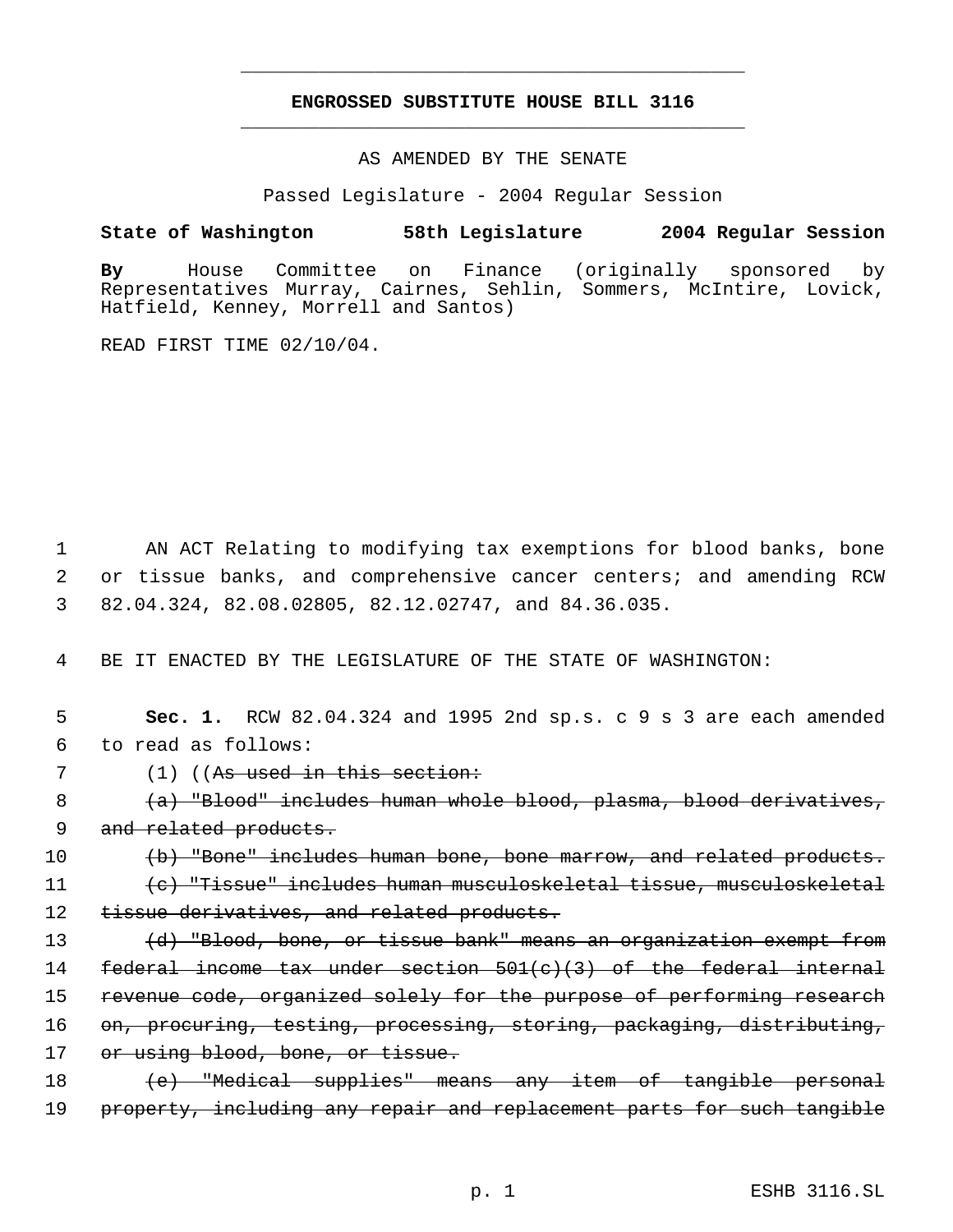personal property, used by a blood, tissue, or bone bank for the purpose of performing research on, procuring, testing, processing, storing, packaging, distributing, or using blood, bone, or tissue. The term includes tangible personal property used to:

5 (i) Provide preparatory treatment of blood, bone, or tissue;

 (ii) Control, guide, measure, tune, verify, align, regulate, test, or physically support blood, bone, or tissue; and

8 (iii) Protect the health and safety of employees or others present during research on, procuring, testing, processing, storing, packaging, 10 distributing, or using blood, bone, or tissue.

11 (f) "Chemical" means any catalyst, solvent, water, acid, oil, or 12 other additive that physically or chemically interacts with blood, 13 bone, or tissue.

 (g) "Materials" means any item of tangible personal property, including, but not limited to, bags, packs, collecting sets, filtering materials, testing reagents, antisera, and refrigerants used or 17 consumed in performing research on, procuring, testing, processing, 18 storing, packaging, distributing, or using blood, bone, or tissue.

19 (h) "Research" means basic and applied research that has as its objective the design, development, refinement, testing, marketing, or commercialization of a product, service, or process.

22  $(2)$ )) This chapter does not apply to amounts received by  $\underline{a}$ 23 qualifying blood((, bone, or)) bank, a qualifying tissue ((banks)) 24 bank, or a qualifying blood and tissue bank to the extent the amounts are exempt from federal income tax.

(2) For the purposes of this section:

 (a) "Qualifying blood bank" means a blood bank that qualifies as an exempt organization under 26 U.S.C. 501(c)(3) as existing on the effective date of this section, is registered pursuant to 21 C.F.R., part 607 as existing on the effective date of this section, and whose primary business purpose is the collection, preparation, and processing of blood. "Qualifying blood bank" does not include a comprehensive cancer center that is recognized as such by the national cancer institute.

 (b) "Qualifying tissue bank" means a tissue bank that qualifies as an exempt organization under 26 U.S.C. 501(c)(3) as existing on the 37 effective date of this section, is registered pursuant to 21 C.F.R., part 1271 as existing on the effective date of this section, and whose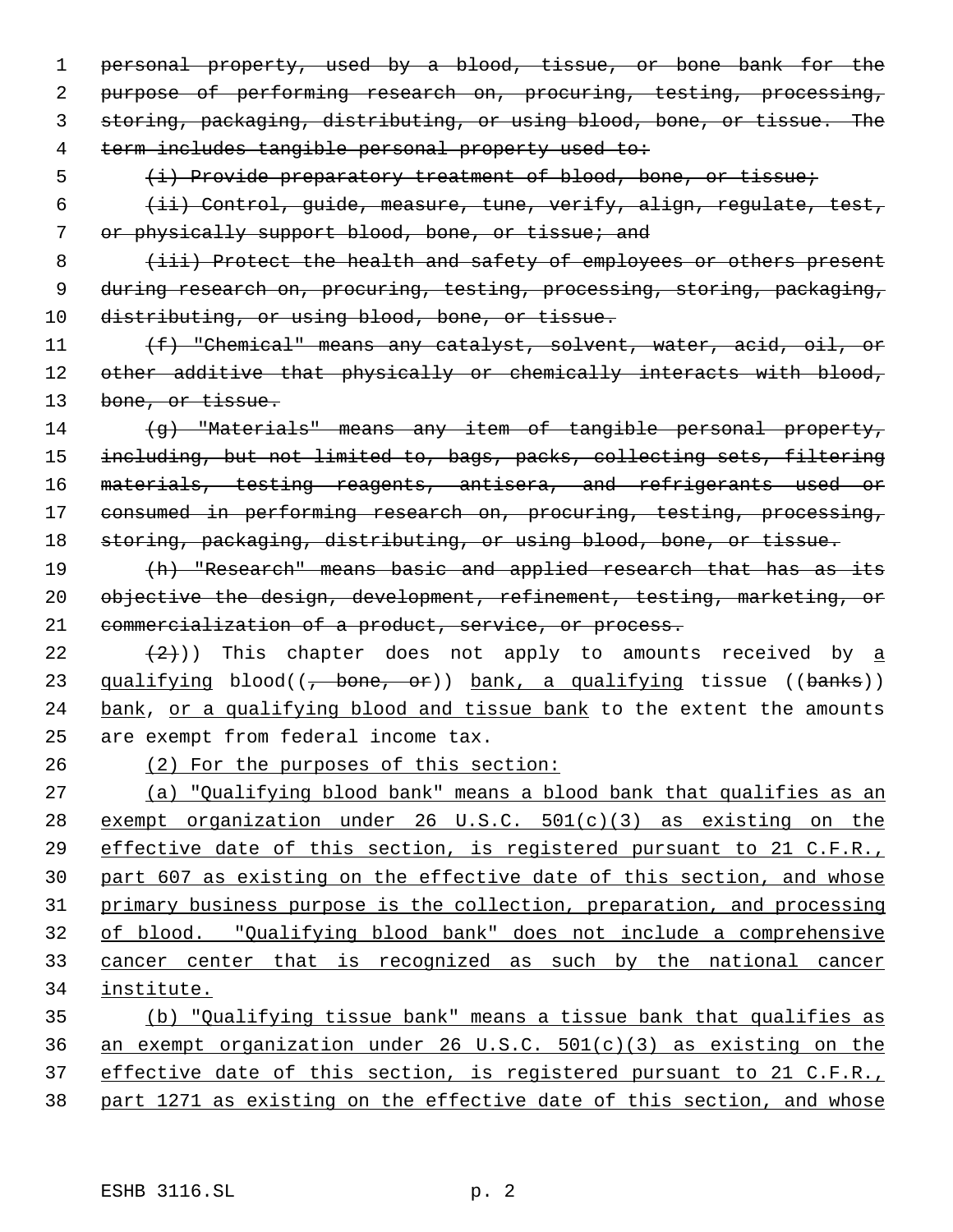1 primary business purpose is the recovery, processing, storage, labeling, packaging, or distribution of human bone tissue, ligament tissue and similar musculoskeletal tissues, skin tissue, heart valve tissue, or human eye tissue. "Qualifying tissue bank" does not include a comprehensive cancer center that is recognized as such by the national cancer institute.

 (c) "Qualifying blood and tissue bank" is a bank that qualifies as an exempt organization under 26 U.S.C. 501(c)(3) as existing on the 9 effective date of this section, is registered pursuant to 21 C.F.R., part 607 and part 1271 as existing on the effective date of this section, and whose primary business purpose is the collection, preparation, and processing of blood, and the recovery, processing, storage, labeling, packaging, or distribution of human bone tissue, ligament tissue and similar musculoskeletal tissues, skin tissue, and 15 heart valve tissue. "Qualifying blood and tissue bank" does not 16 include a comprehensive cancer center that is recognized as such by the national cancer institute.

 **Sec. 2.** RCW 82.08.02805 and 1995 2nd sp.s. c 9 s 4 are each amended to read as follows:

 (1) The tax levied by RCW 82.08.020 does not apply to the sale of 21 medical supplies, chemicals, or materials to a qualifying blood( $(\tau)$ 22 bone, or)) bank, a qualifying tissue bank, or a qualifying blood and 23 tissue bank. ((The definitions in RCW 82.04.324 apply to this 24 section.)) The exemption in this section does not apply to the sale of construction materials, office equipment, building equipment, administrative supplies, or vehicles.

 (2) For the purposes of this section, the following definitions apply:

 (a) "Medical supplies" means any item of tangible personal property, including any repair and replacement parts for such tangible personal property, used by a qualifying blood bank, a qualifying tissue bank, or a qualifying blood and tissue bank for the purpose of performing research on, procuring, testing, processing, storing, packaging, distributing, or using blood, bone, or tissue. The term includes tangible personal property used to:

(i) Provide preparatory treatment of blood, bone, or tissue;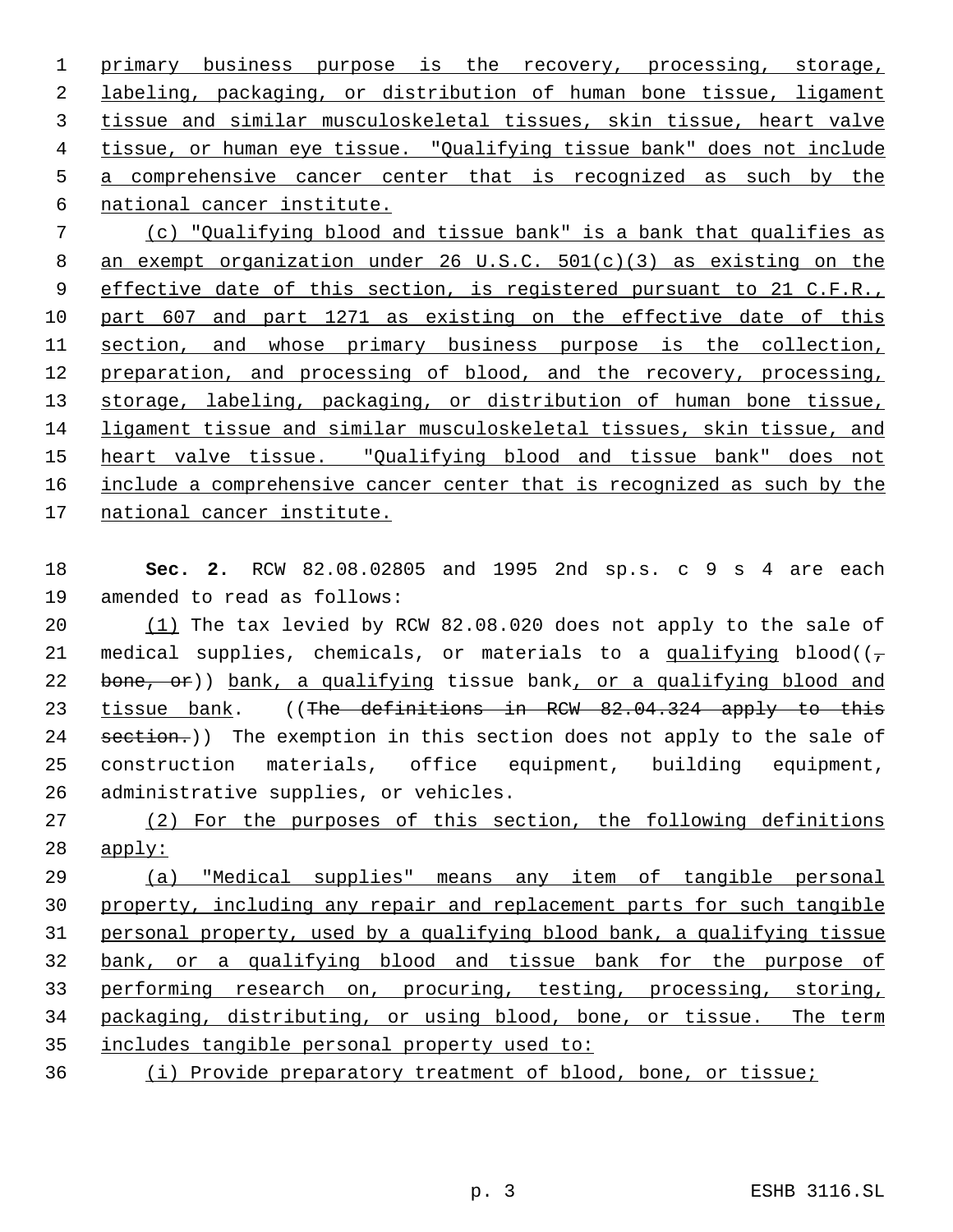- (ii) Control, guide, measure, tune, verify, align, regulate, test, or physically support blood, bone, or tissue; and
- (iii) Protect the health and safety of employees or others present 4 during research on, procuring, testing, processing, storing, packaging, distributing, or using blood, bone, or tissue.
- (b) "Chemical" means any catalyst, solvent, water, acid, oil, or other additive that physically or chemically interacts with blood, bone, or tissue.
- (c) "Materials" means any item of tangible personal property, 10 including, but not limited to, bags, packs, collecting sets, filtering 11 materials, testing reagents, antisera, and refrigerants used or 12 consumed in performing research on, procuring, testing, processing, 13 storing, packaging, distributing, or using blood, bone, or tissue.
- (d) "Research" means basic and applied research that has as its 15 objective the design, development, refinement, testing, marketing, or 16 commercialization of a product, service, or process.
- (e) The definitions in RCW 82.04.324 apply to this section.
- **Sec. 3.** RCW 82.12.02747 and 1995 2nd sp.s. c 9 s 5 are each amended to read as follows:
- (1) The provisions of this chapter do not apply in respect to the 21 use of medical supplies, chemicals, or materials by a qualifying 22 blood( $(-\text{bone}, \text{or})$ ) bank, a qualifying tissue bank, or a qualifying 23 blood and tissue bank. ((The definitions in RCW 82.04.324 apply to 24 this section.)) The exemption in this section does not apply to the use of construction materials, office equipment, building equipment, administrative supplies, or vehicles.
- (2) The definitions in RCW 82.04.324 and 82.08.02805 apply to this section.
- **Sec. 4.** RCW 84.36.035 and 1995 2nd sp.s. c 9 s 1 are each amended to read as follows:
- (1) The following property shall be exempt from taxation:

 All property, whether real or personal, belonging to or leased by any nonprofit corporation or association and used exclusively in the 34 business of a qualifying blood( $\overline{(-)}$  bone, or)) bank, a qualifying tissue 35 bank ((as defined in RCW 82.04.324)), or a qualifying blood and tissue